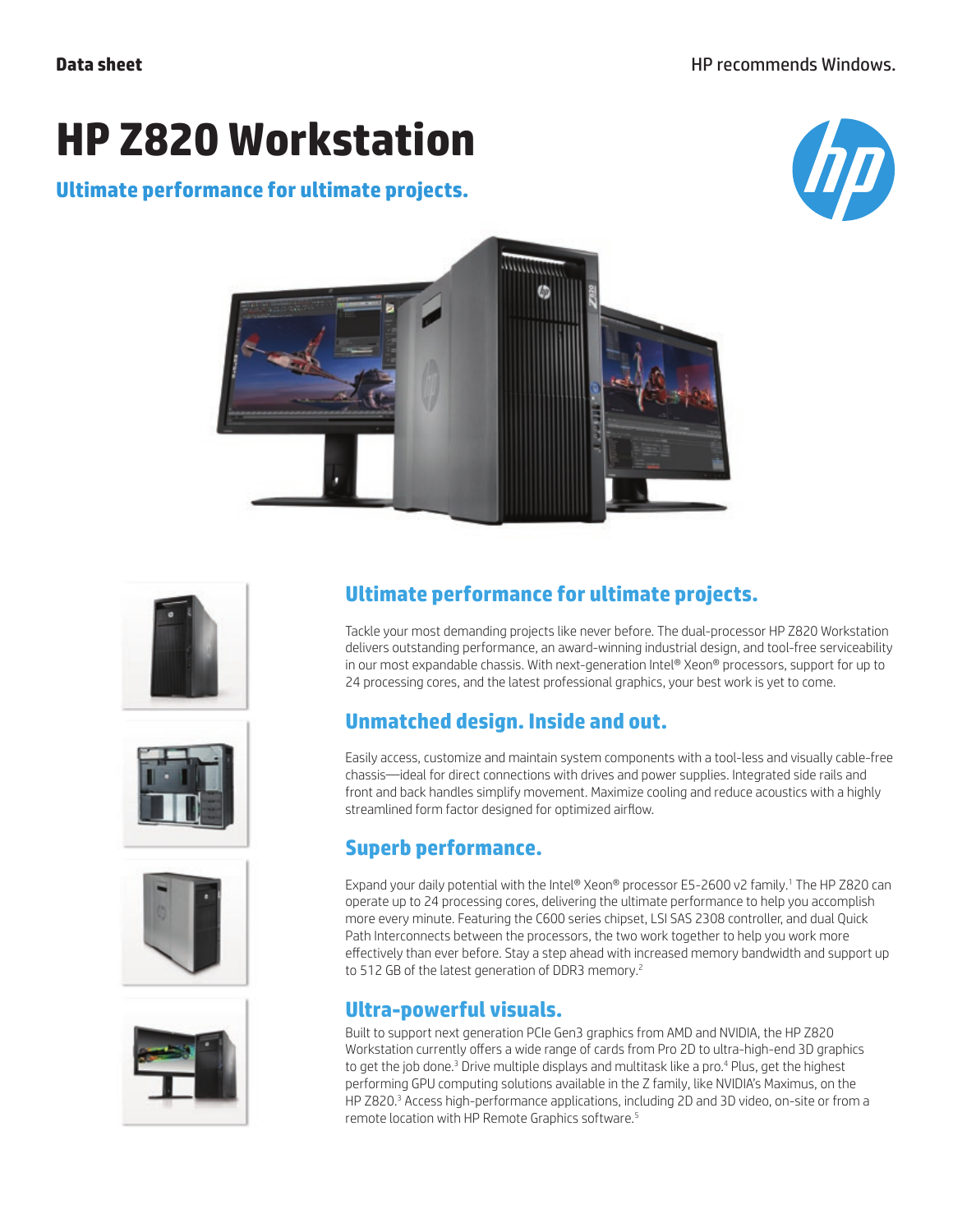#### **HP Z820 Workstation**

| <b>Form Factor</b>                                                 | Rackable minitower                                                                                                                                                                                                                                                                                                                                                                                                                                                                                                                                                                                  |                                                                                                                       |                |                      |          |                 |                         |                                            |  |
|--------------------------------------------------------------------|-----------------------------------------------------------------------------------------------------------------------------------------------------------------------------------------------------------------------------------------------------------------------------------------------------------------------------------------------------------------------------------------------------------------------------------------------------------------------------------------------------------------------------------------------------------------------------------------------------|-----------------------------------------------------------------------------------------------------------------------|----------------|----------------------|----------|-----------------|-------------------------|--------------------------------------------|--|
| <b>Available Operating</b>                                         | Windows 7 Professional 32-bit*                                                                                                                                                                                                                                                                                                                                                                                                                                                                                                                                                                      |                                                                                                                       |                |                      |          |                 |                         |                                            |  |
| <b>Systems</b>                                                     | Windows 7 Professional 64-bit*                                                                                                                                                                                                                                                                                                                                                                                                                                                                                                                                                                      |                                                                                                                       |                |                      |          |                 |                         |                                            |  |
|                                                                    | Windows 7 Ultimate 64-bit*                                                                                                                                                                                                                                                                                                                                                                                                                                                                                                                                                                          |                                                                                                                       |                |                      |          |                 |                         |                                            |  |
|                                                                    | Windows 8 Pro 64-bit**                                                                                                                                                                                                                                                                                                                                                                                                                                                                                                                                                                              |                                                                                                                       |                |                      |          |                 |                         |                                            |  |
|                                                                    | Windows 8 Pro Downgrade to Windows 7 Professional 32-bit**<br>Windows 8 Pro Downgrade to Windows 7 Professional 64-bit**<br>HP Linux Installer Kit                                                                                                                                                                                                                                                                                                                                                                                                                                                  |                                                                                                                       |                |                      |          |                 |                         |                                            |  |
|                                                                    |                                                                                                                                                                                                                                                                                                                                                                                                                                                                                                                                                                                                     |                                                                                                                       |                |                      |          |                 |                         |                                            |  |
|                                                                    | Red Hat Enterprise Linux Desktop/Workstation* (1 year support; no preinstalled OS)                                                                                                                                                                                                                                                                                                                                                                                                                                                                                                                  |                                                                                                                       |                |                      |          |                 |                         |                                            |  |
| Available<br>Processors <sup>1,6,7</sup>                           | Processor                                                                                                                                                                                                                                                                                                                                                                                                                                                                                                                                                                                           | GHz                                                                                                                   | Cache          | Memory               | Cores    | Hyper-Threading | Intel® vPro™ Technology | Intel® Turbo Boost Technology <sup>8</sup> |  |
|                                                                    | Intel® Xeon® Processor E5-2687W                                                                                                                                                                                                                                                                                                                                                                                                                                                                                                                                                                     | 3.1                                                                                                                   | 20 MB          | 1600 MHz             | 8        |                 | Υ                       | 3,7                                        |  |
|                                                                    | Intel Xeon Processor E5-2690                                                                                                                                                                                                                                                                                                                                                                                                                                                                                                                                                                        | 2.9<br>2.7                                                                                                            | 20 MB          | 1600 MHz<br>1600 MHz | 8        | Υ<br>Y          | Υ<br>Y                  | 4, 9                                       |  |
|                                                                    | Intel Xeon Processor E5-2680<br>Intel Xeon Processor E5-2670                                                                                                                                                                                                                                                                                                                                                                                                                                                                                                                                        | 2.6                                                                                                                   | 20 MB<br>20 MB | 1600 MHz             | 8<br>8   | Y               | Υ                       | 4,8<br>4, 7                                |  |
|                                                                    | Intel Xeon Processor E5-2667                                                                                                                                                                                                                                                                                                                                                                                                                                                                                                                                                                        | 2.9                                                                                                                   | 15 MB          | 1600 MHz             | 6        | Υ               | Y                       | 3, 6                                       |  |
|                                                                    | Intel Xeon Processor E5-2665                                                                                                                                                                                                                                                                                                                                                                                                                                                                                                                                                                        | 2.4                                                                                                                   | 20 MB          | 1600 MHz             | 8        | γ               | Υ                       | 4, 7                                       |  |
|                                                                    | Intel Xeon Processor E5-2660                                                                                                                                                                                                                                                                                                                                                                                                                                                                                                                                                                        | 2.2                                                                                                                   | 20 MB          | 1600 MHz             | 8        | γ               | Υ                       | 5, 8                                       |  |
|                                                                    | Intel Xeon Processor E5-2650                                                                                                                                                                                                                                                                                                                                                                                                                                                                                                                                                                        | 2.0                                                                                                                   | 20 MB          | 1600 MHz             | 8        | Υ               | Υ                       | 4,8                                        |  |
|                                                                    | Intel Xeon Processor E5-2643<br>Intel Xeon Processor E5-2640                                                                                                                                                                                                                                                                                                                                                                                                                                                                                                                                        | 3.3<br>2.5                                                                                                            | 10 MB<br>15 MB | 1600 MHz<br>1333 MHz | 4<br>6   | γ<br>γ          | Υ<br>Υ                  | 1, 2<br>3, 5                               |  |
|                                                                    | Intel Xeon Processor E5-2630                                                                                                                                                                                                                                                                                                                                                                                                                                                                                                                                                                        | 2.3                                                                                                                   | 15 MB          | 1333 MHz             | 6        | γ               | Υ                       | 3, 5                                       |  |
|                                                                    | Intel Xeon Processor E5-2620                                                                                                                                                                                                                                                                                                                                                                                                                                                                                                                                                                        | 2.0                                                                                                                   | 15 MB          | 1333 MHz             | 6        | γ               | Υ                       | 3, 5                                       |  |
|                                                                    | Intel Xeon Processor E5-2609                                                                                                                                                                                                                                                                                                                                                                                                                                                                                                                                                                        | 2.4                                                                                                                   | 10 MB          | 1066 MHz             | 4        | Ν               | Υ                       | N/A                                        |  |
|                                                                    | Intel Xeon Processor E5-2603                                                                                                                                                                                                                                                                                                                                                                                                                                                                                                                                                                        | 1.8                                                                                                                   | 10 MB          | 1066 MHz             | 4        | Ν               | Υ                       | N/A                                        |  |
|                                                                    | Intel Xeon Processor E5-2687W v2                                                                                                                                                                                                                                                                                                                                                                                                                                                                                                                                                                    | 3.4                                                                                                                   | 20 MB          | 1800 MHz             | 10<br>10 | γ<br>γ          | Υ<br>Υ                  | 2,6                                        |  |
|                                                                    | Intel Xeon Processor E5-2680 v2<br>Intel Xeon Processor E5-2670 v2                                                                                                                                                                                                                                                                                                                                                                                                                                                                                                                                  | 2.8<br>2.5                                                                                                            | 25 MB<br>25 MB | 1800 MHz<br>1800 MHz | 10       | γ               | Υ                       | 3, 8<br>4,8                                |  |
|                                                                    | Intel Xeon Processor E5-2667 v2                                                                                                                                                                                                                                                                                                                                                                                                                                                                                                                                                                     | 3.3                                                                                                                   | 25 MB          | 1800 MHz             | 8        | γ               | Υ                       | 3,7                                        |  |
|                                                                    | Intel Xeon Processor E5-2660 v2                                                                                                                                                                                                                                                                                                                                                                                                                                                                                                                                                                     | 2.2                                                                                                                   | 25 MB          | 1800 MHz             | 10       | γ               | Υ                       | 4,8                                        |  |
|                                                                    | Intel Xeon Processor E5-2650 v2                                                                                                                                                                                                                                                                                                                                                                                                                                                                                                                                                                     | 2.6                                                                                                                   | 20 MB          | 1800 MHz             | 8        | Υ               | Υ                       | 4,8                                        |  |
|                                                                    | Intel Xeon Processor E5-2643 v2                                                                                                                                                                                                                                                                                                                                                                                                                                                                                                                                                                     | 3.5                                                                                                                   | 25 MB          | 1800 MHz             | 6        | γ               | Υ                       | 1, 3                                       |  |
|                                                                    | Intel Xeon Processor E5-2640 v2<br>Intel Xeon Processor E5-2637 v2                                                                                                                                                                                                                                                                                                                                                                                                                                                                                                                                  | 2.0<br>3.5                                                                                                            | 20 MB<br>15 MB | 1600 MHz<br>1800 MHz | 8<br>4   | γ<br>γ          | Υ<br>Υ                  | 3, 5<br>1, 3                               |  |
|                                                                    | Intel Xeon Processor E5-2630 v2                                                                                                                                                                                                                                                                                                                                                                                                                                                                                                                                                                     | 2.6                                                                                                                   | 15 MB          | 1600 MHz             | 6        | V               | Υ                       | 3, 5                                       |  |
|                                                                    | Intel Xeon Processor E5-2620 v2                                                                                                                                                                                                                                                                                                                                                                                                                                                                                                                                                                     | 2.1                                                                                                                   | 15 MB          | 1600 MHz             | 6        | γ               | Υ                       | 3, 5                                       |  |
|                                                                    | Intel Xeon Processor E5-2609 v2                                                                                                                                                                                                                                                                                                                                                                                                                                                                                                                                                                     | 2.5                                                                                                                   | 10 MB          | 1333 MHz             | 4        | Ν               | Υ                       | N/A                                        |  |
|                                                                    | Intel Xeon Processor E5-2603 v2                                                                                                                                                                                                                                                                                                                                                                                                                                                                                                                                                                     | 1.8                                                                                                                   | 10 MB          | 1333 MHz             | 4        | N               | Υ                       | N/A                                        |  |
| Chipset                                                            | Intel® C602 Chipset                                                                                                                                                                                                                                                                                                                                                                                                                                                                                                                                                                                 |                                                                                                                       |                |                      |          |                 |                         |                                            |  |
| <b>Memory</b> <sup>9</sup>                                         | 16 DIMM slots, up to 512 GB, 8-channel ECC DDR3, up to 1866 MHz, 4 channels per CPU                                                                                                                                                                                                                                                                                                                                                                                                                                                                                                                 |                                                                                                                       |                |                      |          |                 |                         |                                            |  |
| <b>Drive Controllers</b>                                           | Integrated 2-channel SATA 6 Gb/s controller, RAID 0, 1 capable; Integrated 4-channel SATA 3 Gb/s controller, RAID 0, 1, 5, 10 capable; Integrated 8-channel SAS 6 Gb/s controller,<br>RAID 0, 1, 10 capable; Optional LSI 9260-8i 8-port 6 Gb/s SAS HW RAID 0, 1, 5, 10 capable                                                                                                                                                                                                                                                                                                                     |                                                                                                                       |                |                      |          |                 |                         |                                            |  |
| Storage <sup>10,11</sup>                                           | Up to (5) 3.5-inch 7200 rpm SATA drives: 250, 500 GB, 1, 2, 3 TB, 15 TB max; Up to (5) 2.5-inch 10K rpm SATA drives: 300 GB SFF, 1.5 TB max; Up to (6) 2.5-inch 10K rpm SATA<br>drives: 250, 500, 1000 GB SFF, 6 TB max; Up to (6) 2.5-inch 10K rpm SAS drives: 300, 600, 900 GB, 1.2 TB SFF, 7.2 TB max; Up to (5) 3.5-inch 15K rpm SAS drives: 300, 450,<br>600 GB, 3 TB max; Up to (6) 2.5-inch SATA solid state drives: 128, 240, 256, 480, 512 GB, 3 TB max; Up to (1) 2.5-inch SATA solid state SED drives: 256 GB, 256 GB max; Up to<br>(1) 3.5-inch SATA SED hard drive: 500 GB, 500 GB max |                                                                                                                       |                |                      |          |                 |                         |                                            |  |
| Optical Storage <sup>12,13</sup>                                   | DVD-ROM, DVD+/-RW Super-Multi and Slot-Load, Blu-ray Writer, 22-in-1 Media Card Reader, 14-in-1 Media Card Reader                                                                                                                                                                                                                                                                                                                                                                                                                                                                                   |                                                                                                                       |                |                      |          |                 |                         |                                            |  |
| <b>Drive Bays</b>                                                  | 3 external 5.25-inch bays, 4 internal 3.5-inch bays                                                                                                                                                                                                                                                                                                                                                                                                                                                                                                                                                 |                                                                                                                       |                |                      |          |                 |                         |                                            |  |
| <b>Expansion Slots</b>                                             | 2 PCI Express Gen3 x16; 1 PCI Express Gen3 x16 (Available only with 2nd CPU); 1 PCI Express Gen3 x16 mechanical/x8 electrical; 1 PCI Express Gen3 x8 mechanical/x4 electrical;<br>1 PCI Express Gen2 x8 mechanical/x4 electrical; 1 Legacy PCI                                                                                                                                                                                                                                                                                                                                                      |                                                                                                                       |                |                      |          |                 |                         |                                            |  |
| <b>Available Graphics</b>                                          | Professional 2D: NVIDIA NVS 300, NVIDIA NVS 310, NVIDIA NVS 315, NVIDIA Quadro NVS 450, NVIDIA NVS 510                                                                                                                                                                                                                                                                                                                                                                                                                                                                                              |                                                                                                                       |                |                      |          |                 |                         |                                            |  |
|                                                                    | Entry 3D:<br>NVIDIA Quadro 410, NVIDIA Quadro K600                                                                                                                                                                                                                                                                                                                                                                                                                                                                                                                                                  |                                                                                                                       |                |                      |          |                 |                         |                                            |  |
|                                                                    | Mid-range 3D:<br>NVIDIA Quadro K2000                                                                                                                                                                                                                                                                                                                                                                                                                                                                                                                                                                |                                                                                                                       |                |                      |          |                 |                         |                                            |  |
|                                                                    | High-end 3D:<br>NVIDIA Quadro K4000, AMD FirePro™ W7000, NVIDIA Quadro 5000, NVIDIA Quadro K5000, NVIDIA Quadro 6000, NVIDIA Tesla C207514, NVIDIA Tesla K20c                                                                                                                                                                                                                                                                                                                                                                                                                                       |                                                                                                                       |                |                      |          |                 |                         |                                            |  |
| Audio                                                              | Integrated Intel/Realtek HD ALC262 Audio, optional HP Thin USB Powered Speakers                                                                                                                                                                                                                                                                                                                                                                                                                                                                                                                     |                                                                                                                       |                |                      |          |                 |                         |                                            |  |
| <b>Network</b>                                                     | Dual integrated Intel GbE LAN; Infineon TPM 1.2 Controller; Optional Broadcom NIC; Optional Intel NIC                                                                                                                                                                                                                                                                                                                                                                                                                                                                                               |                                                                                                                       |                |                      |          |                 |                         |                                            |  |
| Ports                                                              | 2 USB 3.0, 1 USB 2.0, 1 IEEE 1394a standard, 1 microphone in, 1 headphone out, HP 22-in-1 Media Card Reader (optional)<br>Front:                                                                                                                                                                                                                                                                                                                                                                                                                                                                    |                                                                                                                       |                |                      |          |                 |                         |                                            |  |
|                                                                    | 2 USB 3.0, 4 USB 2.0, 1 IEEE 1394a, 1 audio in, 1 audio out, 1 microphone in, 2 PS/2, 2 RJ-45 to integrated Gigabit LAN, 1 serial, 1 Thunderbolt™ 2 port via optional<br>Rear:<br>add-in PCIe card <sup>3,15</sup>                                                                                                                                                                                                                                                                                                                                                                                  |                                                                                                                       |                |                      |          |                 |                         |                                            |  |
|                                                                    | 6 USB 2.0 ports available by three 2x5 headers<br>Internal:                                                                                                                                                                                                                                                                                                                                                                                                                                                                                                                                         |                                                                                                                       |                |                      |          |                 |                         |                                            |  |
| <b>Input Devices</b>                                               | HP PS/2 standard keyboard, HP USB standard keyboard, HP USB Smart Card Keyboard, HP PS/2 optical scroll mouse, HP USB 2-button optical scroll mouse, HP USB 3-button<br>optical mouse, USB SpaceExplorer, USB SpacePilot, USB Laser Mouse                                                                                                                                                                                                                                                                                                                                                           |                                                                                                                       |                |                      |          |                 |                         |                                            |  |
| Dimensions (H x W x D)                                             | 17.5 x 8.0 x 20.7 in (44.4 x 20.3 x 52.5 cm)                                                                                                                                                                                                                                                                                                                                                                                                                                                                                                                                                        |                                                                                                                       |                |                      |          |                 |                         |                                            |  |
| <b>Power Supply</b>                                                | 850W 88% Efficient wide-ranging, active Power Factor Correction or 1125W 90% Efficient wide-ranging, active Power Factor Correction                                                                                                                                                                                                                                                                                                                                                                                                                                                                 |                                                                                                                       |                |                      |          |                 |                         |                                            |  |
| <b>Compatible Displays</b><br>(screen size diagonally<br>measured) | HP DreamColor LP2480zx Professional Display (24-inch diagonal widescreen), HP ZR30w 30-inch S-IPS LCD Monitor, HP ZR2740w 27-inch LED Backlit IPS Monitor,<br>HP ZR2440w 24-inch LED Backlit IPS Monitor, HP LP2475w 24-inch Widescreen LCD Monitor, HP ZR2240w 21.5-inch LED Backlit IPS Monitor, HP ZR2040w 20-inch LED<br>Backlit IPS Monitor                                                                                                                                                                                                                                                    |                                                                                                                       |                |                      |          |                 |                         |                                            |  |
| Warranty <sup>16</sup>                                             |                                                                                                                                                                                                                                                                                                                                                                                                                                                                                                                                                                                                     | Limited three-year Mon-Fri 8-5 next business day, parts, labor and 24x7 phone support, terms and conditions may vary. |                |                      |          |                 |                         |                                            |  |